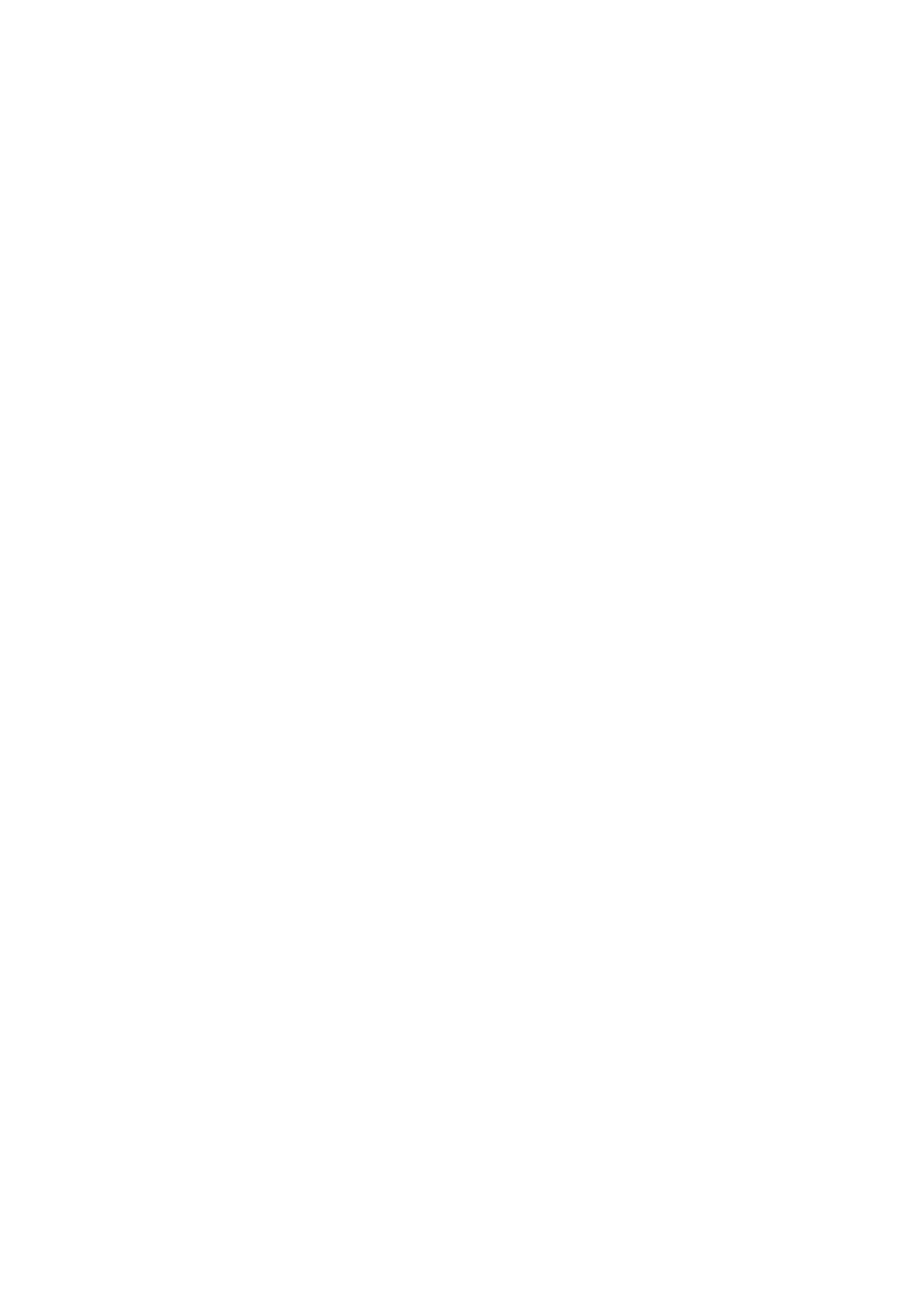*I certify that this public bill, which originated in the Legislative Assembly, has finally passed the Legislative Council and the Legislative Assembly of New South Wales.*

> *Clerk of the Legislative Assembly. Legislative Assembly, Sydney, , 2012*



New South Wales

# **Births, Deaths and Marriages Registration Amendment (Change of Name) Bill 2012**

Act No , 2012

An Act to amend the *Births, Deaths and Marriages Registration Act 1995* in relation to change of name restrictions for certain persons; and for other purposes.

*I have examined this bill and find it to correspond in all respects with the bill as finally passed by both Houses.*

*Assistant Speaker of the Legislative Assembly.*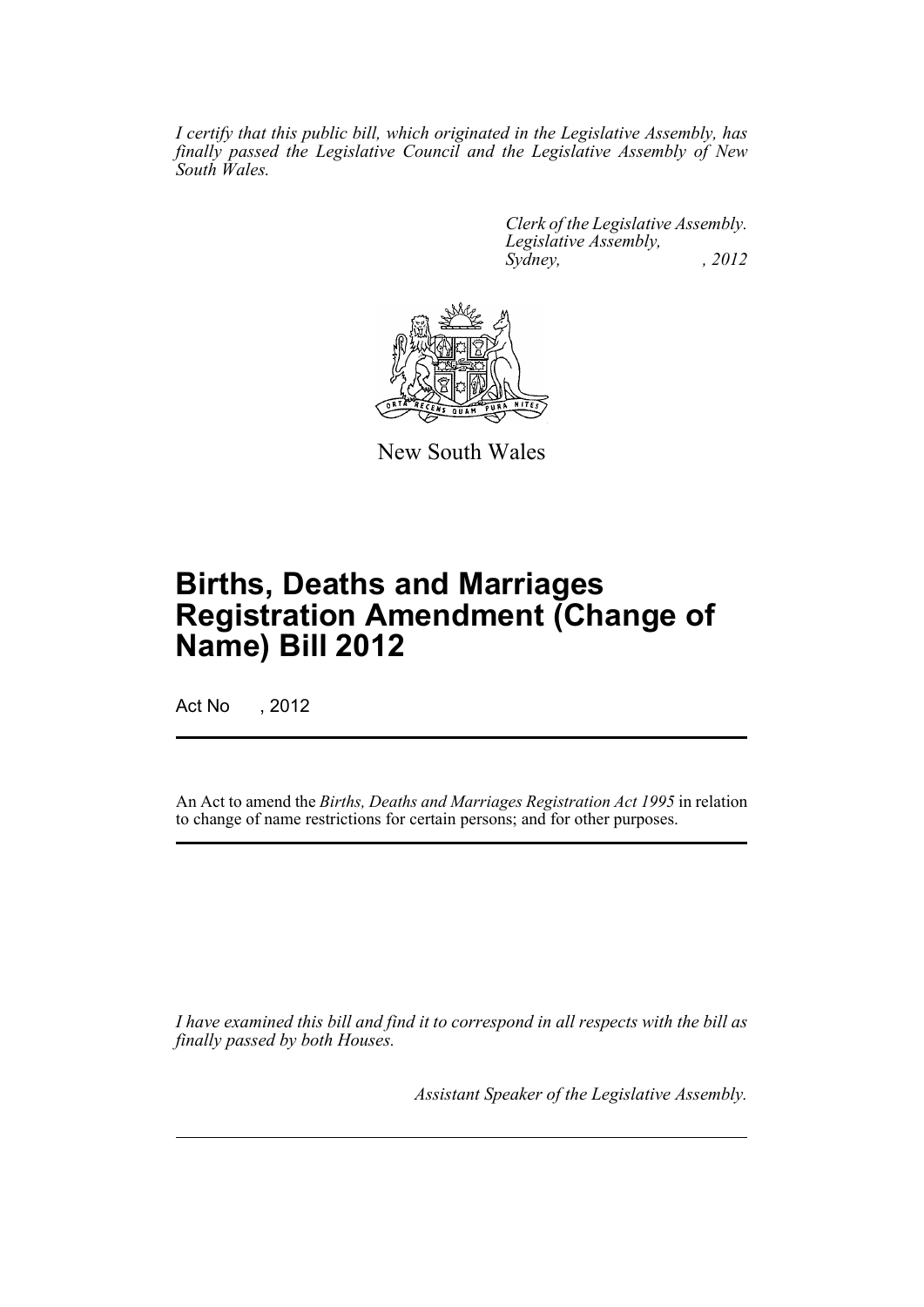## <span id="page-3-0"></span>**The Legislature of New South Wales enacts:**

## **1 Name of Act**

This Act is the *Births, Deaths and Marriages Registration Amendment (Change of Name) Act 2012*.

## <span id="page-3-1"></span>**2 Commencement**

This Act commences on a day or days to be appointed by proclamation.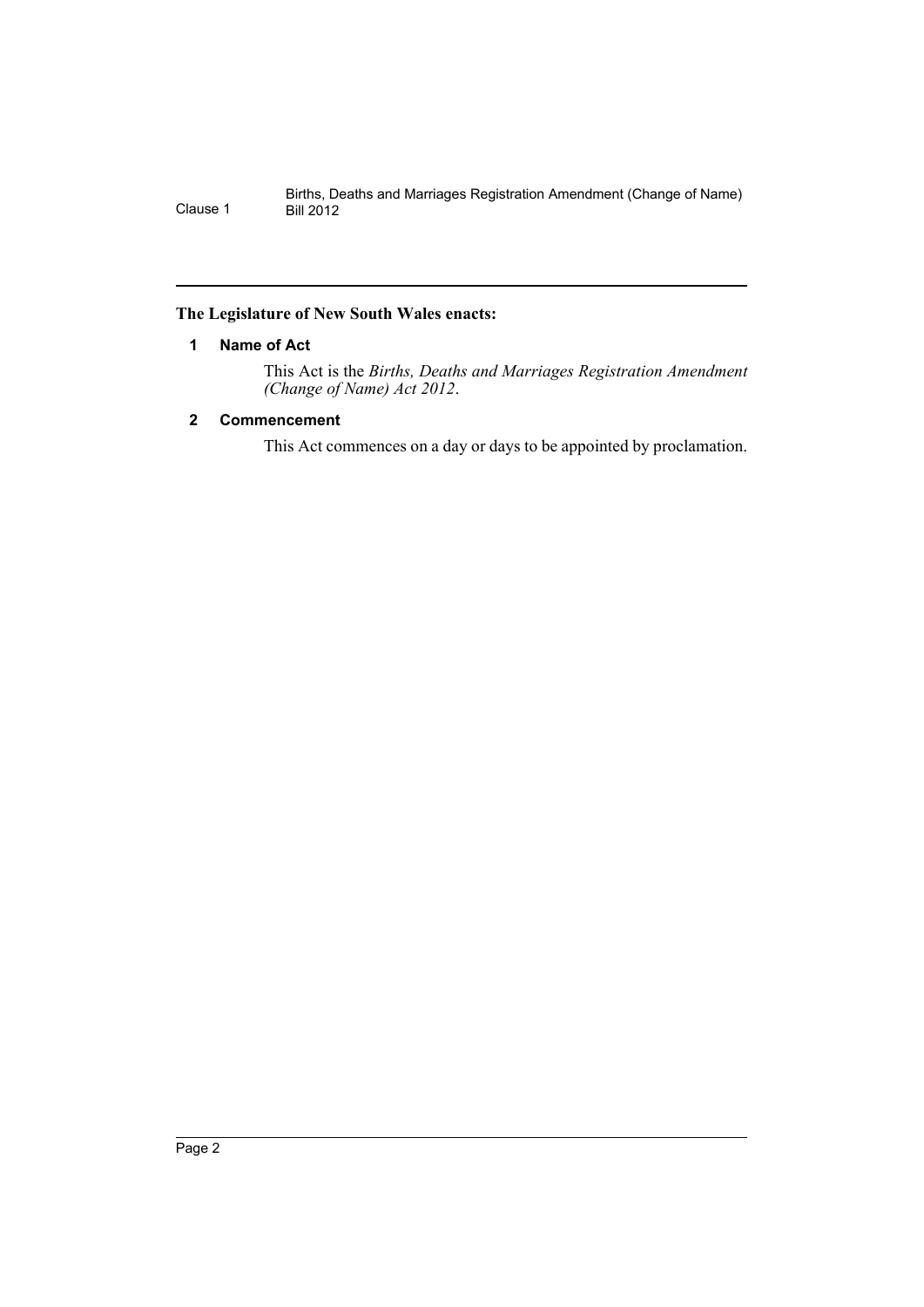Amendment of Births, Deaths and Marriages Registration Act 1995 No 62 Schedule 1

# <span id="page-4-0"></span>**Schedule 1 Amendment of Births, Deaths and Marriages Registration Act 1995 No 62**

## **[1] Part 5 Change of name**

Insert after the heading to the Part:

## **Division 1 Preliminary**

## **25F Definitions**

In this Part:

*Commissioner of Corrective Services* has the same meaning as *Commissioner* in the *Crimes (Administration of Sentences) Act 1999*.

*correctional centre* has the same meaning as in the *Crimes (Administration of Sentences) Act 1999*.

*correctional patient* has the same meaning as in Part 5 of the *Mental Health (Forensic Provisions) Act 1990*.

*forensic patient* has the same meaning as in the *Mental Health (Forensic Provisions) Act 1990*.

*former serious offender* means a person who was a serious offender but is no longer a serious offender.

*inmate* has the same meaning as in the *Crimes (Administration of Sentences) Act 1999*.

*interstate Registrar* means an authority responsible under a corresponding law for the registration of births, deaths and marriages.

*mental health facility* has the same meaning as in the *Mental Health Act 2007*.

*Mental Health Review Tribunal* means the Mental Health Review Tribunal constituted under the *Mental Health Act 2007*. *parolee* means a person who:

- (a) is released on parole in accordance with the *Crimes (Administration of Sentences) Act 1999*, or
- (b) is the subject of a parole order that was made under a law of another State or a Territory and that is registered under the *Parole Orders (Transfer) Act 1983*.

*periodic detainee* means a person who is subject to a periodic detention order made under section 6 of the *Crimes (Sentencing Procedure) Act 1999* before the repeal of that section by the *Crimes (Sentencing Legislation) Amendment (Intensive Correction Orders) Act 2010* and that is in force.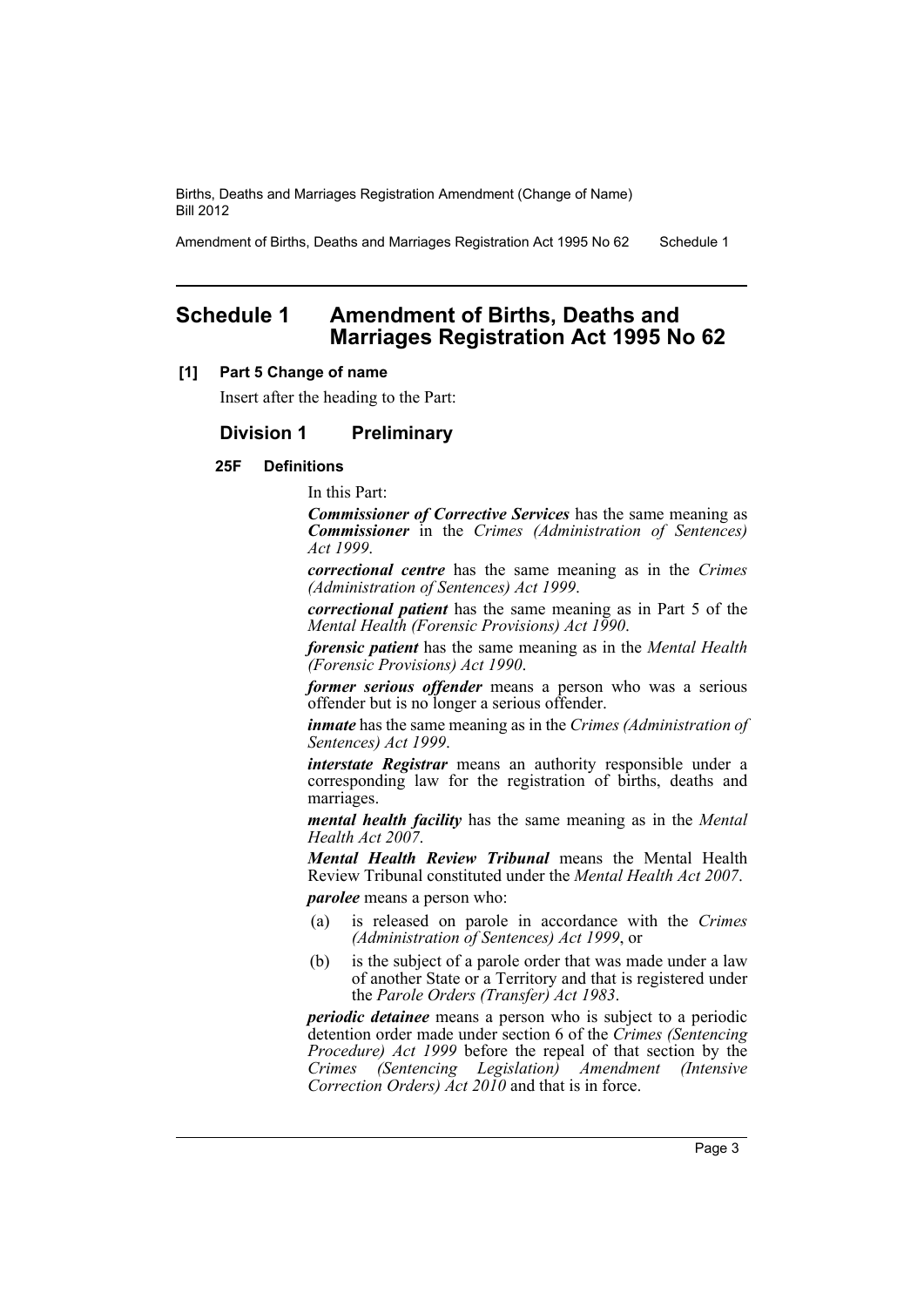Schedule 1 Amendment of Births, Deaths and Marriages Registration Act 1995 No 62

*person on remand* means any person the subject of a warrant or order by which a court has committed the person to a correctional centre in connection with proceedings for an offence committed, or alleged to have been committed, by the person.

*restricted person*—see section 31B.

*serious offender* has the same meaning as in the *Crimes (Administration of Sentences) Act 1999* and includes a person who has been convicted of an offence, or is serving a sentence of imprisonment, elsewhere than in New South Wales that would, if the person were convicted or serving the sentence in New South Wales, result in the person being a serious offender within the meaning of that Act.

*supervising authority* means:

- (a) in relation to a restricted person who is a forensic patient, the Mental Health Review Tribunal, or
- (b) in relation to a restricted person who is not a forensic patient and who is of a class of restricted persons for whom a supervising authority is prescribed by the regulations, that supervising authority, or
- (c) in relation to any restricted person not referred to in paragraph (a) or (b), the Commissioner of Corrective Services.

*supervision order* means:

- (a) an interim supervision order or extended supervision order under the *Crimes (Serious Sex Offenders) Act 2006*, or
- (b) a community supervision order within the meaning of Part 4A of the *Crimes (Administration of Sentences) Act 1999* or an intensive correction order or home detention order within the meaning of that Act.

## **Division 2 General requirements relating to change of name**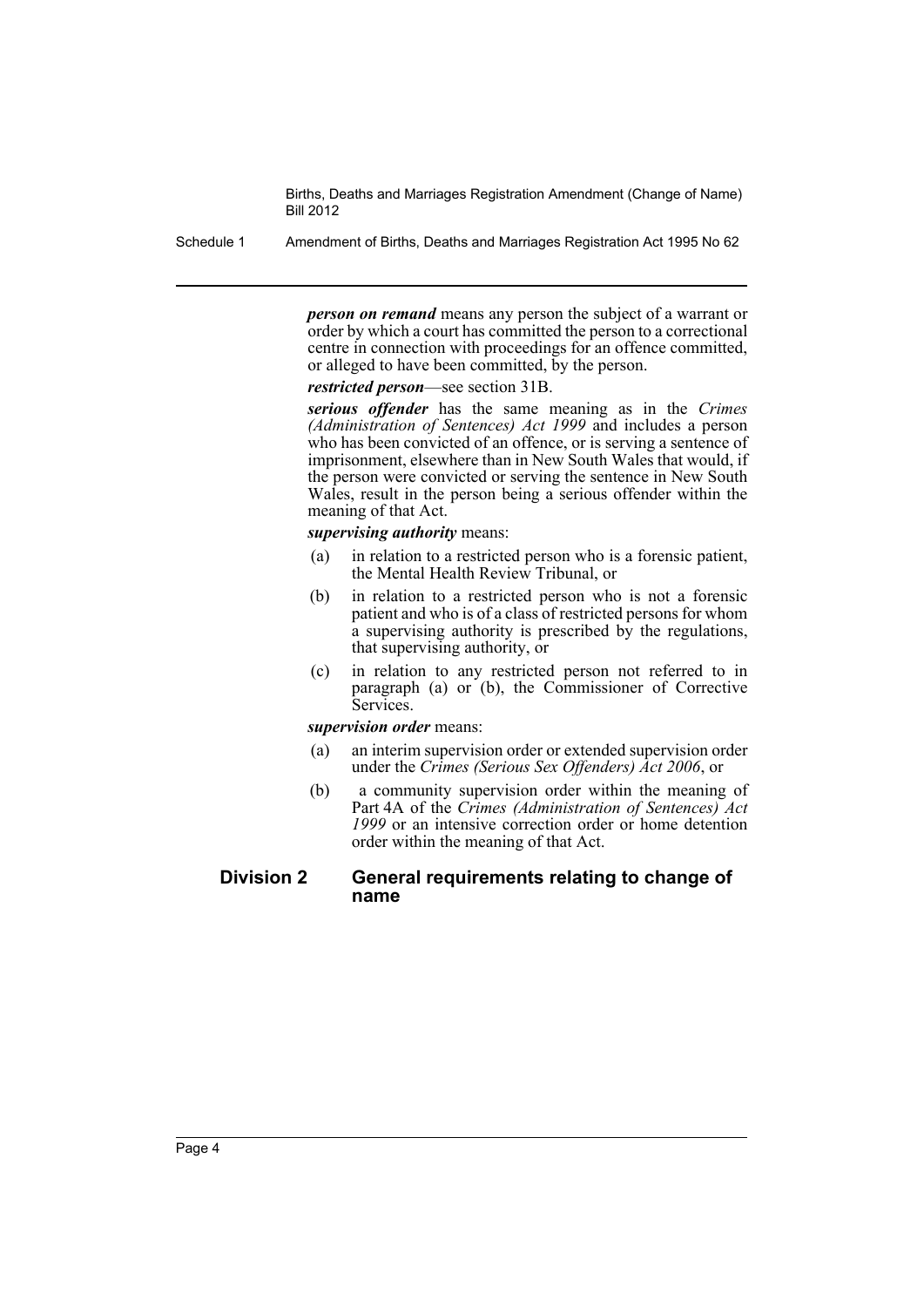Amendment of Births, Deaths and Marriages Registration Act 1995 No 62 Schedule 1

## **[2] Part 5, Division 3**

Insert after section 31:

## **Division 3 Change of name restrictions for certain persons**

#### **31A Application of Division**

- (1) The requirements and restrictions contained in this Division are in addition to any other requirements and restrictions contained in this Part.
- (2) This Division does not apply to a change of name resulting from the exercise of a power, or the operation of an Act, referred to in section 29C (3).

**Note.** The *Child Protection (Offenders Registration) Act 2000* contains additional requirements and restrictions in relation to the change of name of registrable persons within the meaning of that Act.

## **31B Restricted persons**

- (1) For the purposes of this Part, a *restricted person* means any of the following persons:
	- (a) an inmate,
	- (b) a person on remand,
	- (c) a parolee,
	- (d) a periodic detainee,
	- (e) a person who is subject to a supervision order,
	- (f) a forensic patient,
	- (g) a correctional patient,
	- (h) a person of a class included by the regulations under subsection (2).
- (2) The regulations may include as a class of *restricted person* any person of a class that comprises the whole or any part of either or both of the following classes:
	- (a) persons that are in lawful custody,
	- (b) persons that are the subject of an order made under an Act authorising some form of supervision or conditional release of the person concerned in connection with the commission, or the alleged commission, of an offence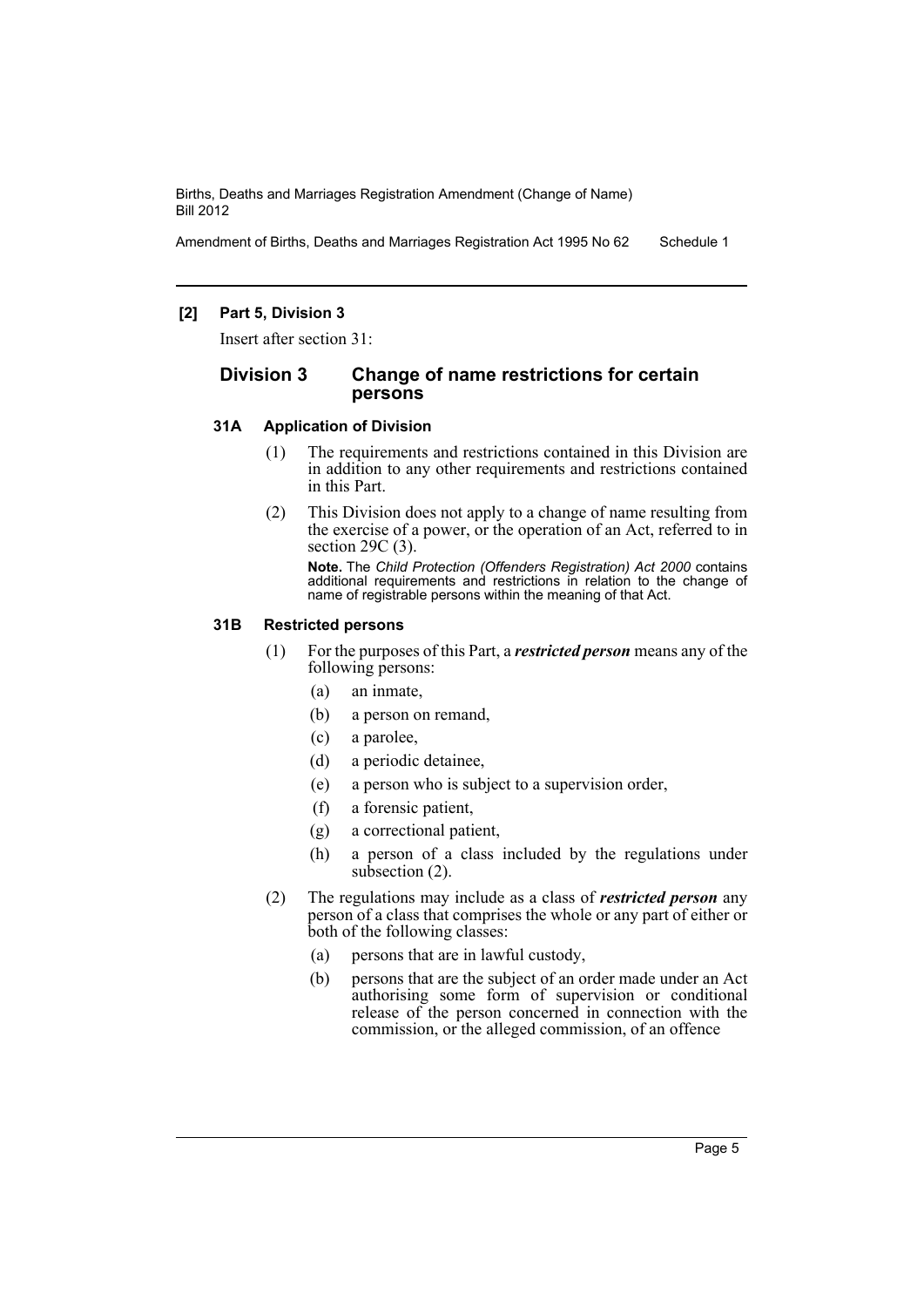Schedule 1 Amendment of Births, Deaths and Marriages Registration Act 1995 No 62

(3) Despite subsection (1), a *restricted person* does not include any person of a class prescribed by the regulations as not being a class of restricted persons.

#### **31C Applications for change of name by or on behalf of restricted person**

- (1) A restricted person must not do any of the following without having first obtained the written approval of the supervising authority:
	- (a) apply to the Registrar to register a change of his or her name under this Act,
	- (b) apply to an interstate Registrar to register a change of his or her name under a corresponding law.

Maximum penalty: 5 penalty units.

- (2) A person must not, on behalf of a restricted person, do any of the following without having first obtained the written approval of the supervising authority:
	- (a) apply to the Registrar to register a change of the restricted person's name under this Act,
	- (b) apply to an interstate Registrar to register a change of the restricted person's name under a corresponding law.

Maximum penalty: 5 penalty units.

#### **31D Approval by supervising authority**

- (1) The supervising authority may approve the making of an application to the Registrar for registration of a change of name of a restricted person only if the authority is satisfied that the change of name is in all the circumstances necessary or reasonable.
- (2) The supervising authority must not approve the making of an application to the Registrar for registration of a change of name of a restricted person if the authority is satisfied that:
	- (a) the change of name would, if registered, be reasonably likely:
		- (i) to adversely affect the security, discipline or good order of any premises or facility at which the restricted person is held or accommodated, or
		- (ii) to jeopardise the restricted person's or another person's health or safety, or
		- (iii) to be used to further an unlawful activity or purpose, or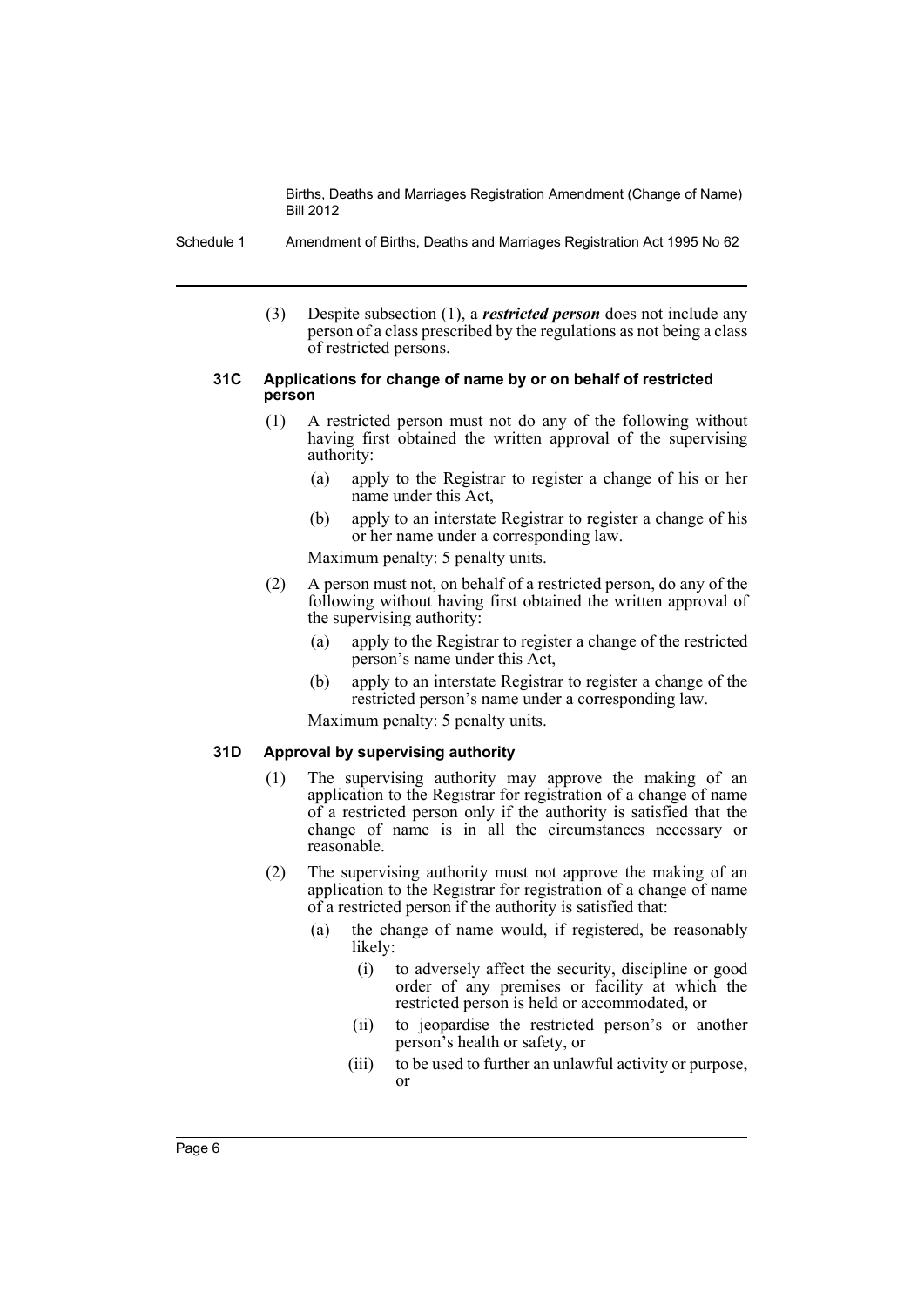Amendment of Births, Deaths and Marriages Registration Act 1995 No 62 Schedule 1

- (iv) to be used to evade or hinder the supervision of the restricted person, or
- (b) the proposed name would be reasonably likely to be regarded as offensive by a victim of crime or an appreciable sector of the community.
- (3) The supervising authority for a restricted person who is a forensic patient and a person referred to in section  $31B(1)(a)$ , (b), (c), (d) or (e) must not approve the making of an application to the Registrar for registration of a change of the person's name unless the authority has consulted with the Commissioner of Corrective Services and the Commissioner has given concurrence.

**Note.** The supervising authority for all forensic patients is the Mental Health Review Tribunal.

- (4) Subsections (1) and (2) apply to a determination of the Commissioner of Corrective Services as to whether to give concurrence in the same way as those subsections apply to a determination of a supervising authority as to whether to give approval.
- (5) If the supervising authority approves of the making of an application to the Registrar for registration of a change of name of a restricted person, the authority must:
	- (a) as soon as practicable, give written notice of the approval to the person who intends to make the application, and
	- (b) give a copy of the written notice of approval to the Registrar or the interstate Registrar (as the case requires).

#### **31E Additional requirements for registration of change of name of restricted person**

- (1) The Registrar must not register a change of name of a restricted person unless the Registrar has received a copy of the notice of approval of the supervising authority to the application for registration of a change of name.
- (2) The Registrar must give written notice to the supervising authority of a decision of the Registrar to register or refuse to register a change of name of a restricted person.
- (3) The Registrar must give written notice:
	- (a) to the Commissioner of Corrective Services when the Registrar registers the name of a person who is a forensic patient and a person referred to in section 31B (1) (a), (b), (c), (d) or (e), and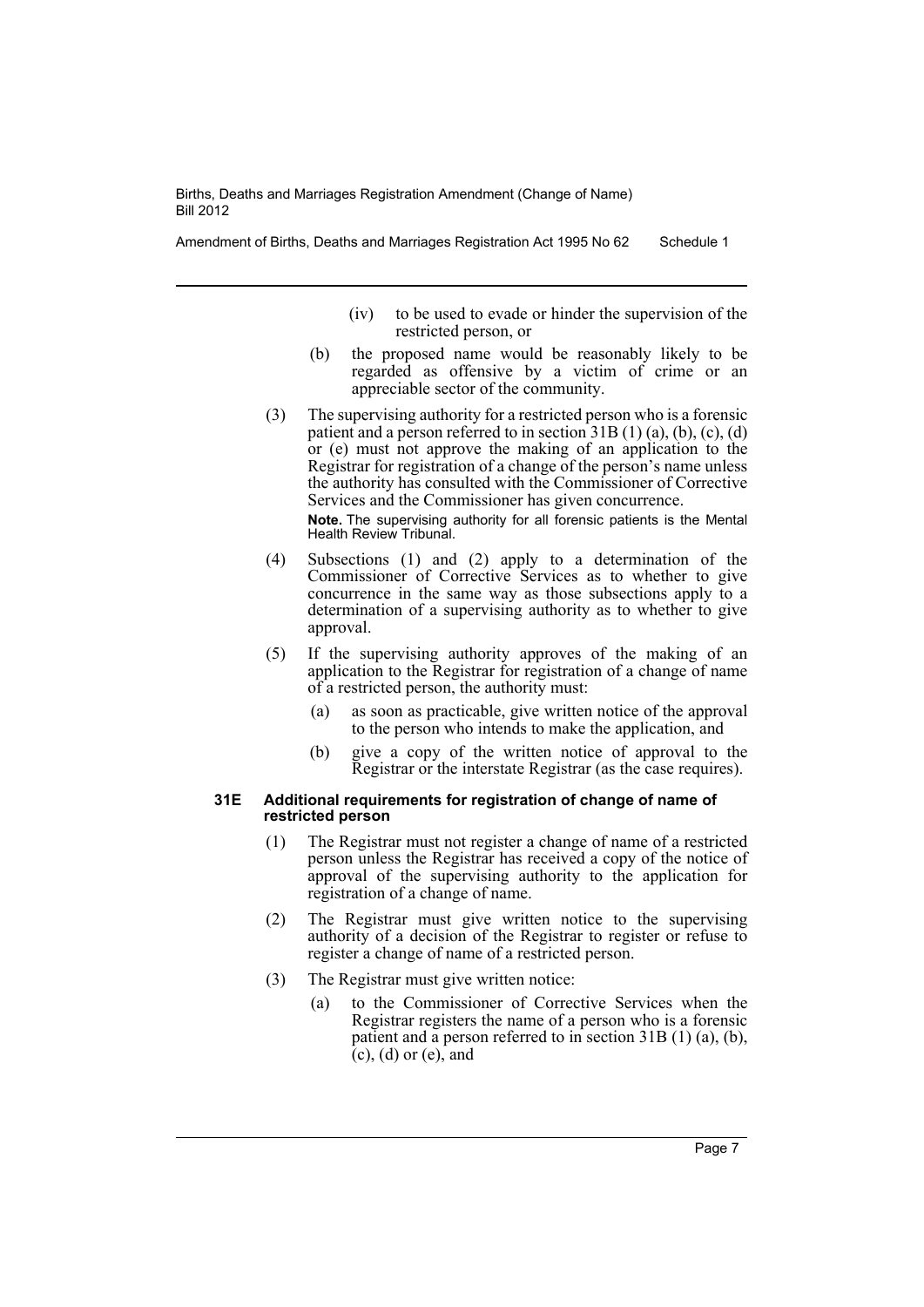- Schedule 1 Amendment of Births, Deaths and Marriages Registration Act 1995 No 62
	- (b) to the Commissioner of Police when the Registrar registers the name of a person who is a restricted person and a registrable person (within the meaning of the *Child Protection (Offenders Registration) Act 2000*).

#### **31F Additional requirements for registration of change of name of former serious offender**

- (1) The Registrar must not register a change of name of a former serious offender unless the Registrar has first obtained the written approval of the Commissioner of Corrective Services and the Commissioner of Police.
- (2) However, the Registrar is not required to obtain the approval of the Commissioner of Police under this section if the Commissioner has given approval under Part 3A of the *Child Protection (Offenders Registration) Act 2000* to the making of the relevant application to change the name.
- (3) The Commissioner of Corrective Services and the Commissioner of Police may approve the making of an application to the Registrar for registration of a change of name of a former serious offender only if satisfied that the change of name is in all the circumstances necessary or reasonable.
- (4) The Commissioner of Corrective Services and the Commissioner of Police must not give an approval under this section if satisfied that:
	- (a) the change of name would, if registered, be reasonably likely:
		- (i) to jeopardise the former serious offender's or another person's health or safety, or
		- (ii) to be used to further an unlawful activity or purpose, or
	- (b) the proposed name would be reasonably likely to be regarded as offensive by a victim of crime or an appreciable sector of the community.
- (5) This section does not apply to the change of name of a person who is a former serious offender if:
	- (a) at any time since the release date, the person has had a prison-free period of 10 consecutive years, or
	- (b) at the time of making the application for the change of name, the person is a restricted person, or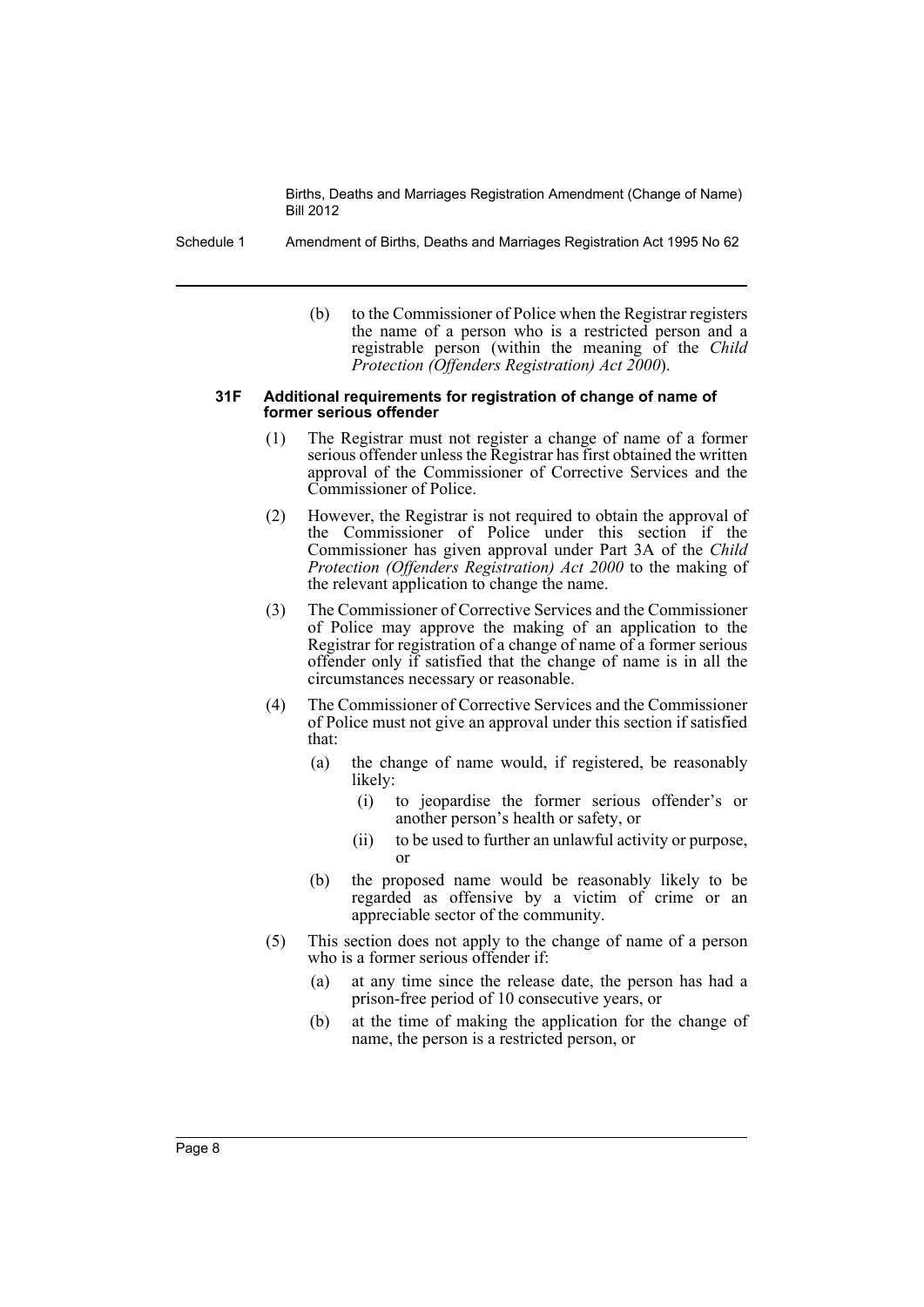Amendment of Births, Deaths and Marriages Registration Act 1995 No 62 Schedule 1

- (c) the person's conviction for an offence as a result of which the person became a serious offender has been quashed or set aside.
- (6) This section applies to a former serious offender despite the *Criminal Records Act 1991*.
- (7) In this section:

*prison-free period*, in relation to a person who is a former serious offender, means any period during which the person has not served any part of a term of imprisonment (whether in New South Wales or elsewhere) as a result of being convicted of any offence. *release date*, in relation to a person who is a former serious offender, means:

- (a) the date on which the last sentence of imprisonment that the person served wholly or partly as a serious offender (whether in New South Wales or elsewhere) expired or, if the person was serving one or more other sentences of imprisonment consecutively or concurrently with that sentence of imprisonment, the date on which the combined terms of all of the sentences expired, or
- (b) if the person was a serious offender and a forensic patient, the date on which the person ceased to be a serious offender.

#### **31G Registrar may correct Register**

- (1) The Registrar may correct the Register under section 45 if a change of name of a person has been registered in contravention of this Division.
- (2) This section does not limit the power of the Registrar under section 45 to correct the Register.

## **31H Regulations for purposes of Division**

The regulations may make provision for or with respect to the making of applications under this Division, the giving of approvals and concurrences under this Division, consultation requirements for supervising authorities, exemptions from the requirements of any of the provisions of this Division and the modification of the application of the provisions of this Division in any specified circumstances.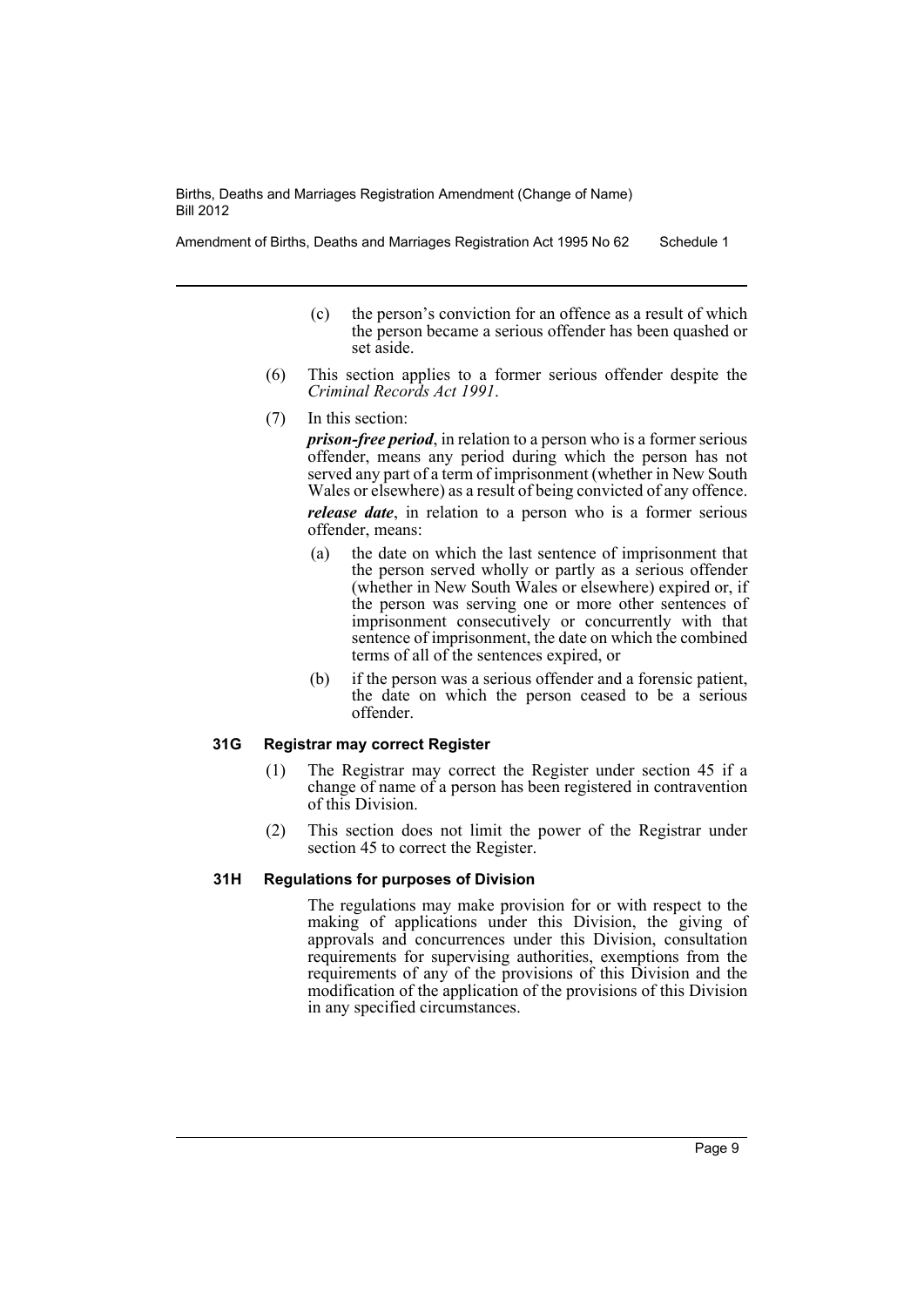Schedule 1 Amendment of Births, Deaths and Marriages Registration Act 1995 No 62

#### **[3] Part 5, Division 4**

Insert before section 32:

## **Division 4 Miscellaneous**

#### **31I Information-sharing between relevant authorities and Registrar**

- (1) A supervising authority:
	- (a) must ensure that the Registrar is provided with information as to the identity of the restricted persons for whom it is the supervising authority, including the following information in relation to each of those persons (if known to the authority):
		- (i) the name (including any other name by which a restricted person is or has previously been known),
		- (ii) the date and place of birth of each restricted person,
		- (iii) the residential address or addresses of each restricted person, and
	- (b) must provide that information in the form and manner agreed to from time to time between the authority and the Registrar, and
	- (c) must notify the Registrar as soon as practicable after a person ceases to be a restricted person if the Registrar has previously been notified by the authority that the person is a restricted person.
- (2) The Commissioner of Corrective Services:
	- (a) must ensure that the Registrar is provided with information as to the identity of persons who are former serious offenders, including the following information in relation to each of those persons (if known to the Commissioner):
		- (i) the name (including any other name by which each such person is or has previously been known),
		- (ii) the date and place of birth of each such person,
		- (iii) the residential address or addresses of each such person,
		- (iv) the release date of each such person (within the meaning of section 31F), and
	- (b) must provide that information in the form and manner agreed to from time to time between the Commissioner and the Registrar.
- (3) This section has effect despite any law to the contrary.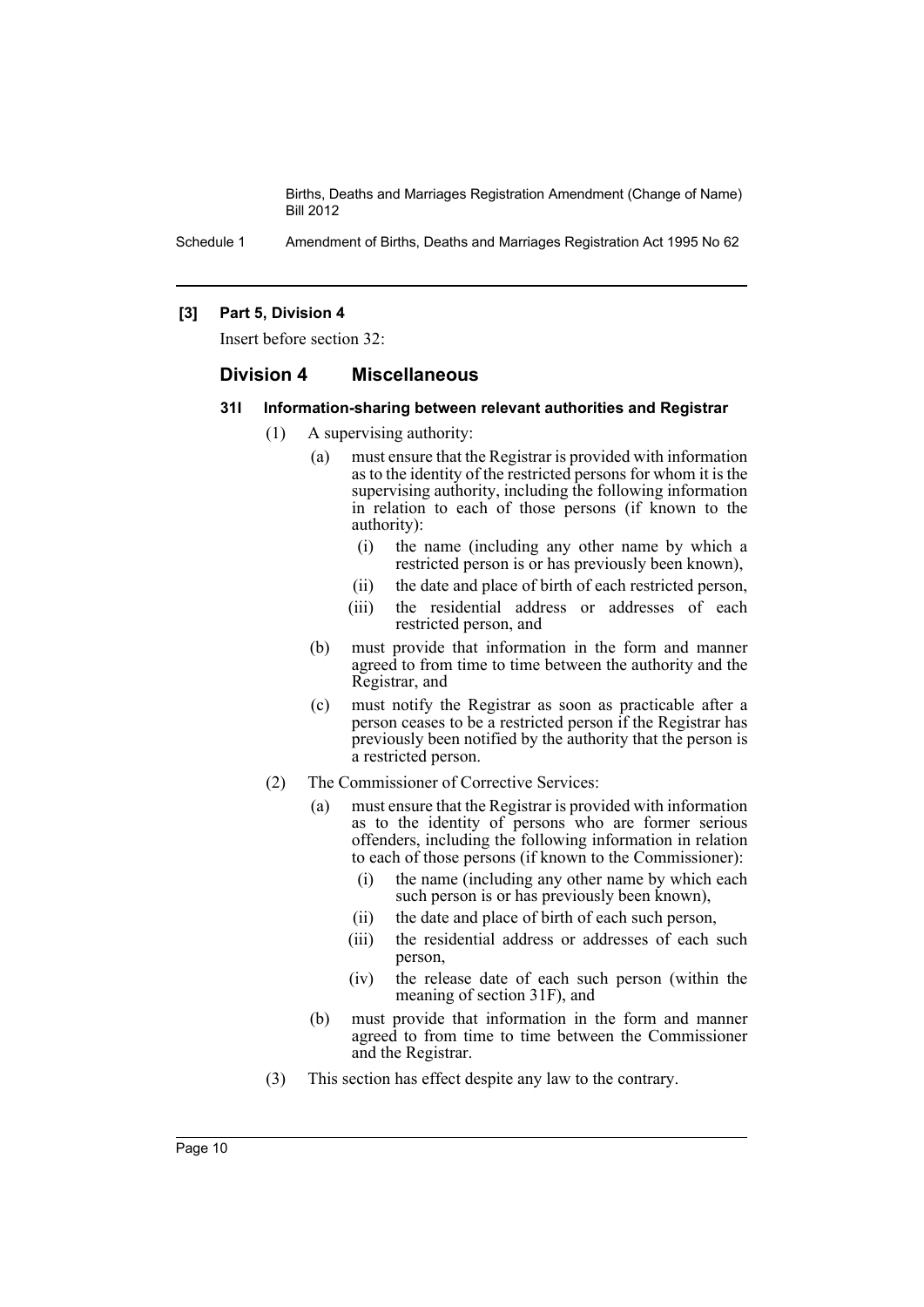Amendment of Births, Deaths and Marriages Registration Act 1995 No 62 Schedule 1

#### **31J Review by Administrative Decisions Tribunal of certain decisions under this Part**

A person may apply to the Administrative Decisions Tribunal for a review of the following decisions in relation to the making of an application to the Registrar for the change of name of the person:

- (a) a decision of the supervising authority (other than the Mental Health Review Tribunal) under Division 3 to refuse to approve the making of the application,
- (b) a decision by the Commissioner of Corrective Services to refuse to give concurrence under section 31D (3) to the making of the application,
- (c) a decision by the Commissioner of Corrective Services or the Commissioner of Police to refuse to give approval under section 31F to the making of the application.

#### **31K Appeals from decisions of Mental Health Review Tribunal under this Part**

- (1) A restricted person may appeal to the Forensic Division of the Mental Health Review Tribunal against a decision of the Tribunal under Division 3 to refuse to approve the making of an application to the Registrar for registration of a change of name of the restricted person.
- (2) A restricted person may appeal against the determination of an appeal by the Forensic Division of the Mental Health Review Tribunal under this section to the Supreme Court in accordance with section 163 of the *Mental Health Act 2007*.
- (3) This section does not give a right of appeal against a decision of the Mental Health Review Tribunal that was made only because the Commissioner of Corrective Services refused to give concurrence under section 31D (3).
- (4) In this section, the *Forensic Division* of the Mental Health Review Tribunal has the same meaning as in Part 5 of the *Mental Health (Forensic Provisions) Act 1990*.

## **31L Protection of security sensitive information**

- (1) This section applies to the following decisions:
	- (a) a decision of the Commissioner of Corrective Services to refuse to give approval or concurrence under section 31D or 31F on a ground referred to in section 31D (2) (a),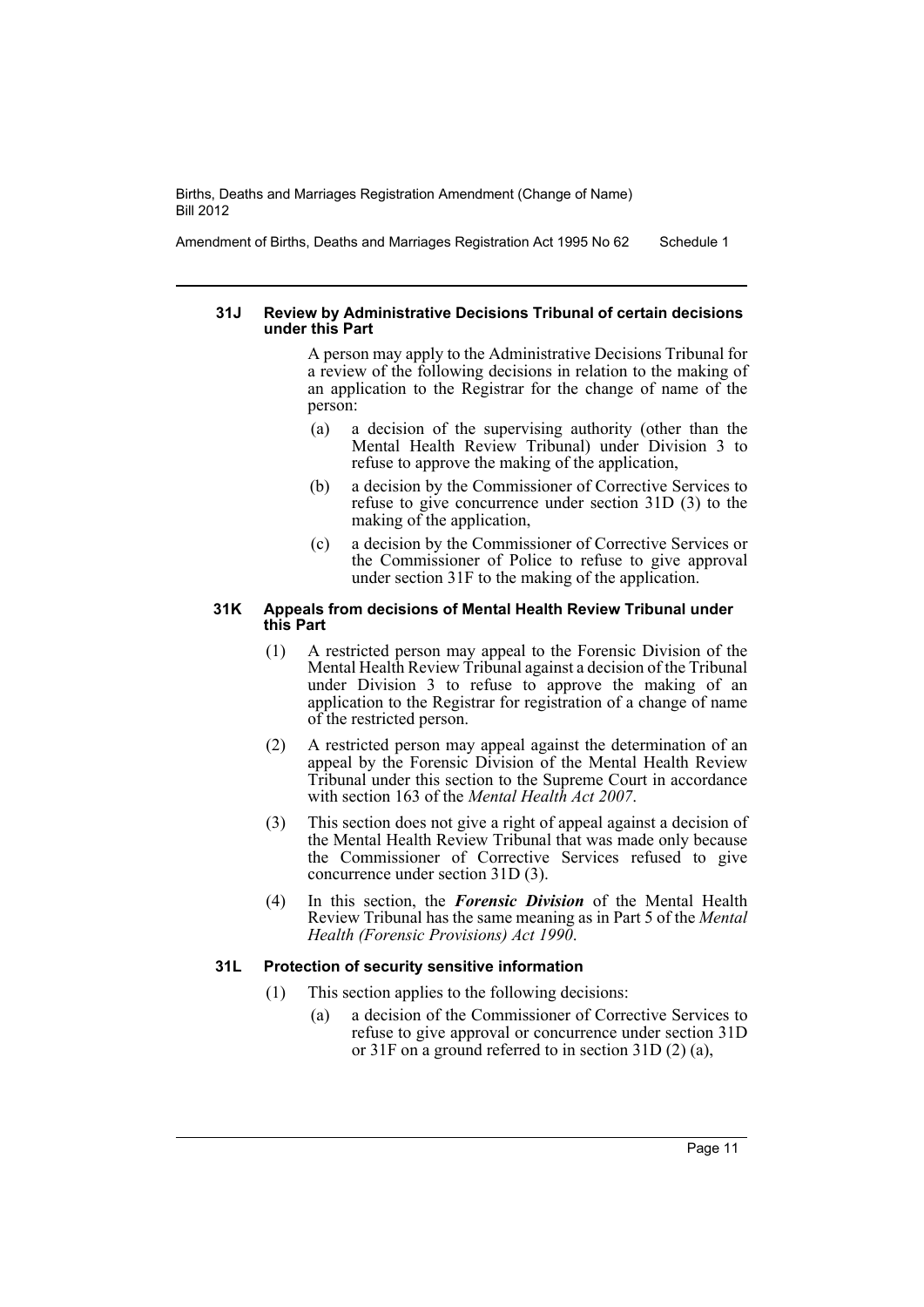Schedule 1 Amendment of Births, Deaths and Marriages Registration Act 1995 No 62

- (b) a decision of the Commissioner of Police to refuse to give approval under section 31F on a ground referred to in section  $31F(4)(a)$ .
- (2) The Commissioner of Corrective Services or the Commissioner of Police is not, under this or any other Act or law, required to give any reasons for a decision of the Commissioner's to which this section applies to the extent that the giving of those reasons would disclose any security sensitive information.
- (3) In determining an application for a review of any decision to which this section applies, the Administrative Decisions Tribunal (and any Appeal Panel in determining any appeal against such a review under the *Administrative Decisions Tribunal Act 1997*):
	- (a) is to ensure that it does not, in the reasons for its decision or otherwise, disclose any security sensitive information without the approval of the Commissioner who made the decision, and
	- (b) in order to prevent the disclosure of any such security sensitive information, is to receive evidence and hear argument in the absence of the public, the applicant for review, the applicant's representative and any other interested party, unless that Commissioner approves otherwise.
- (4) In this section, *security sensitive information* means information classified by the Commissioner of Corrective Services or the Commissioner of Police for the purposes of this section as security sensitive information, being information the disclosure of which could reasonably be expected:
	- (a) to prejudice criminal investigations, or
	- (b) to enable the discovery of the existence or identity of a confidential source of information relevant to law enforcement, or
	- (c) to endanger a person's life or physical safety, or
	- (d) to adversely affect the security, discipline or good order of a correctional centre, correctional complex or residential facility (within the meaning of the *Crimes (Administration of Sentences) Act 1999*), or
	- (e) to adversely affect the supervision of any parolee or person subject to a supervision order.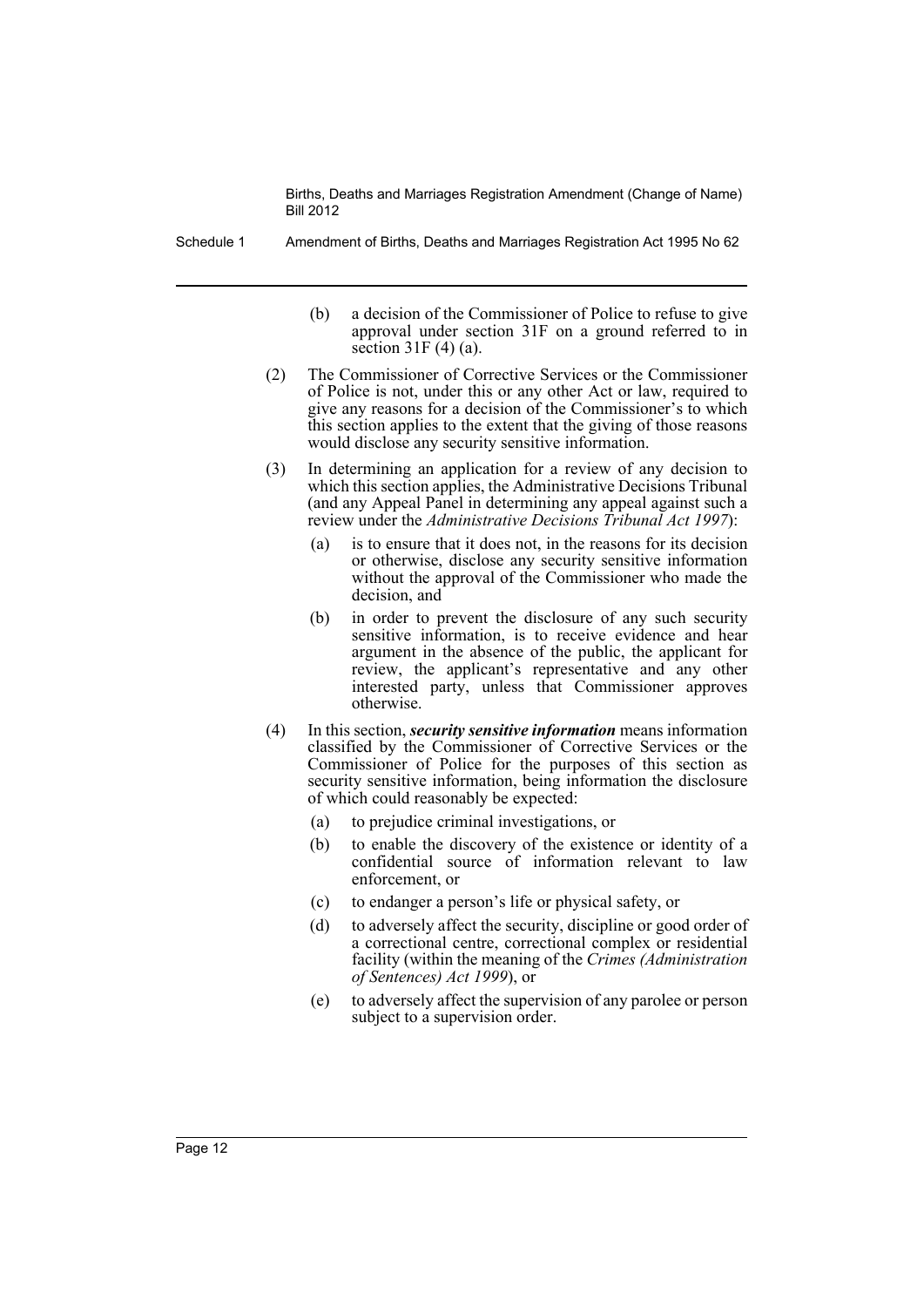Amendment of Births, Deaths and Marriages Registration Act 1995 No 62 Schedule 1

## **[4] Section 56 Review by the Administrative Decisions Tribunal**

Insert at the end of the section:

(2) This section does not give a right of review of a decision of the Registrar to refuse to register a change of name that was made only because the Commissioner of Corrective Services or the Commissioner of Police refused to give approval under section 31F.

## **[5] Schedule 3 Savings, transitional and other provisions**

Insert at the end of clause 1 (1):

*Births, Deaths and Marriages Registration Amendment (Change of Name) Act 2012*

## **[6] Schedule 3, Part 7**

Insert after Part 6:

# **Part 7 Provisions consequent on enactment of Births, Deaths and Marriages Registration Amendment (Change of Name) Act 2012**

## **22 Definition**

In this Part, *amending Act* means the *Births, Deaths and Marriages Registration Amendment (Change of Name) Act 2012*.

## **23 Approvals required for change of name of restricted persons**

Division 3 of Part 5 (as inserted by the amending Act) does not apply to or in respect of a change of name of a restricted person (within the meaning of that Part) if the application for the change of name was made before the commencement of that Division.

## **24 Change of name of former serious offenders**

A reference in section 31F (as inserted by the amending Act):

(a) to a former serious offender includes a reference to a person who ceased to be a serious offender before the commencement of the section, and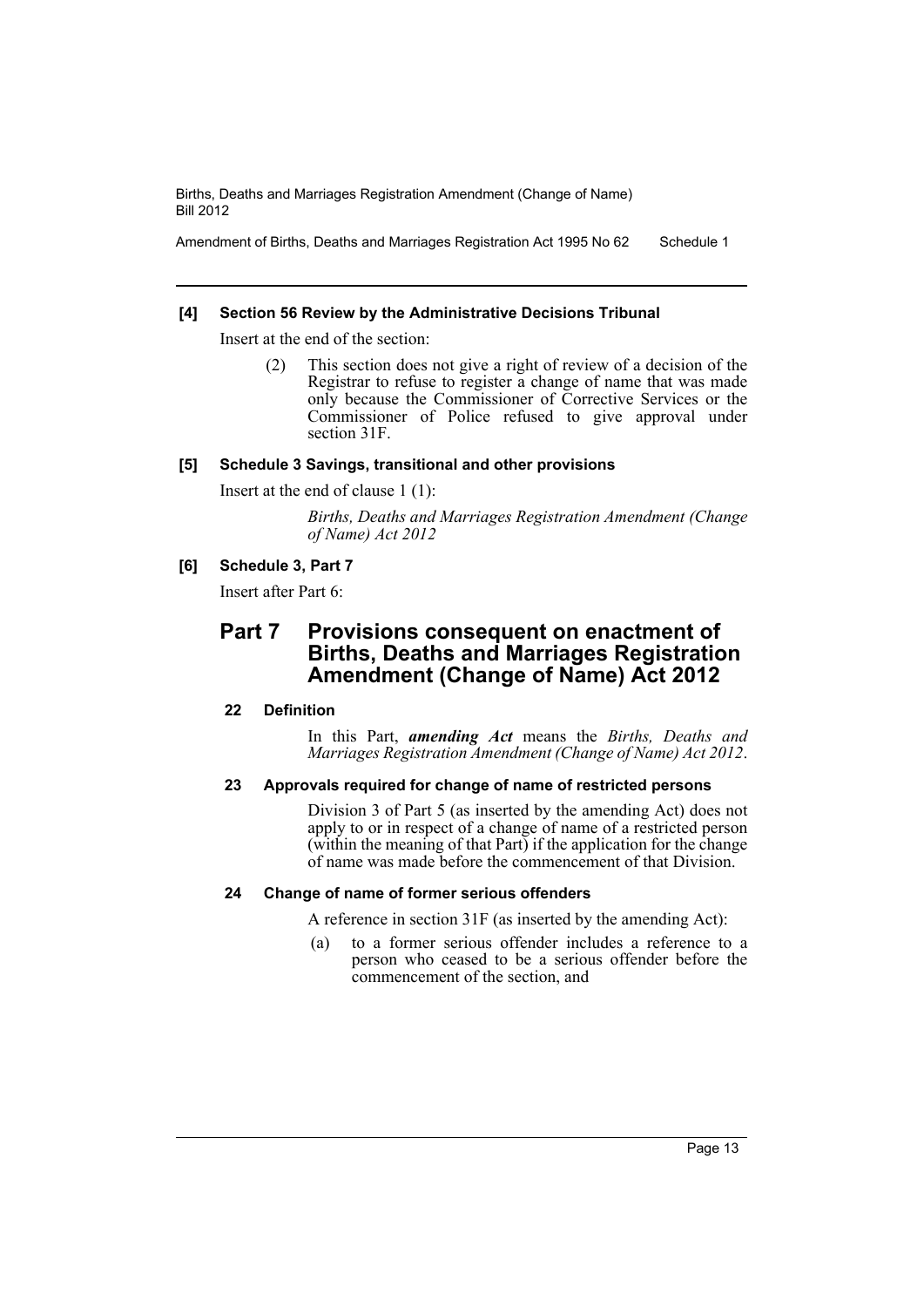Schedule 1 Amendment of Births, Deaths and Marriages Registration Act 1995 No 62

- (b) to a release date is a reference to a release date whether occurring before or after the commencement of the section, and
- (c) to any period of time includes a reference to any period of time occurring wholly or partly before the commencement of the section.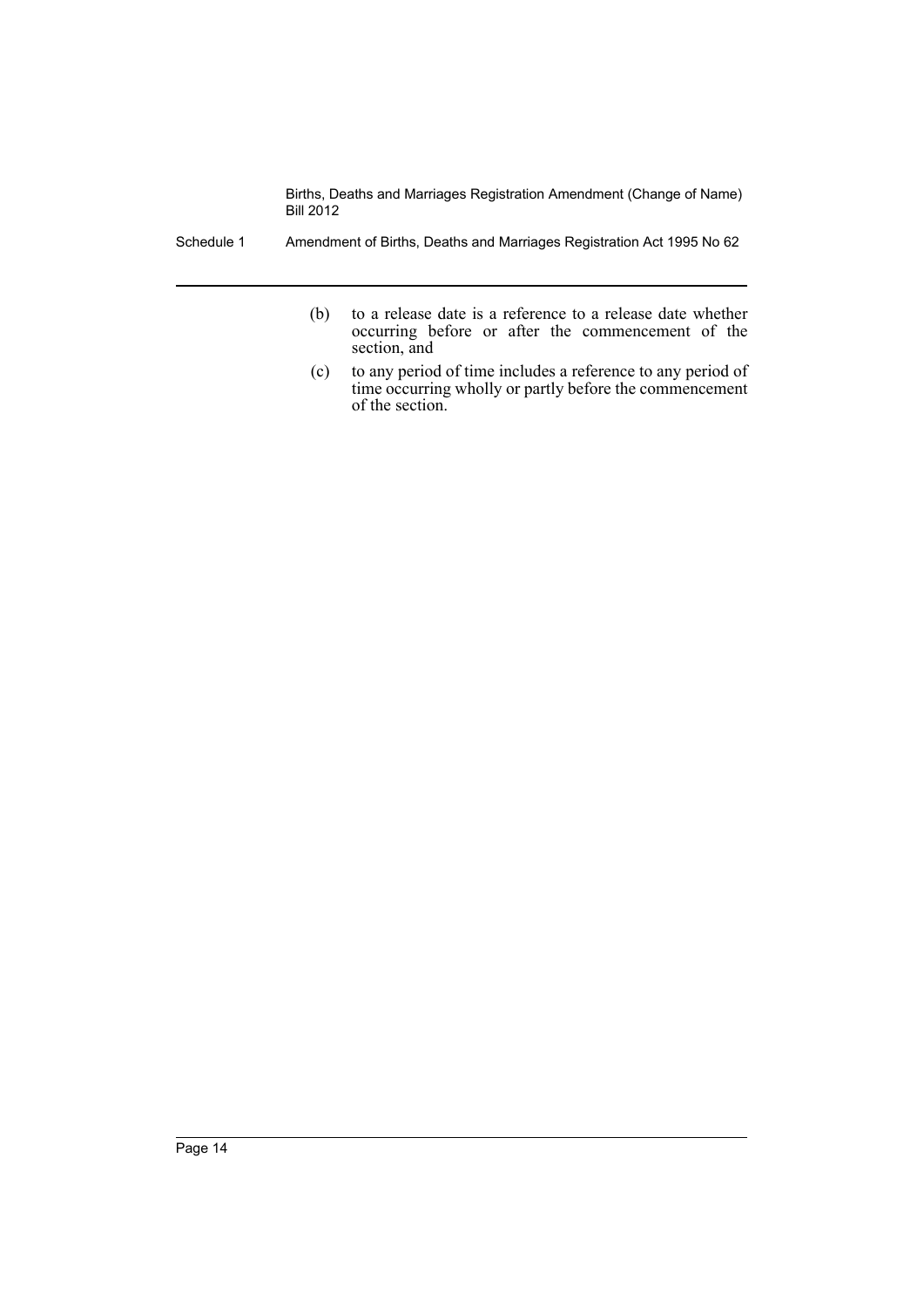Consequential amendment of other legislation Schedule 2 Schedule 2

## <span id="page-16-0"></span>**Schedule 2 Consequential amendment of other legislation**

## **2.1 Births, Deaths and Marriages Registration Regulation 2011**

## **Clause 16A**

Insert after clause 16:

#### **16A Exemptions from certain provisions of Division 3 of Part 5 of the Act**

- (1) For the purposes of section 31B of the Act, persons who are inmates, parolees, periodic detainees, forensic patients or correctional patients, or are subject to a supervision order, solely because of one or more of the following reasons are prescribed as not being a class of restricted person:
	- (a) because of the commission or alleged commission of an offence under a law of the Commonwealth,
	- (b) because the person is the subject of a warrant under section 170 (1) (a) of the *Defence Force Discipline Act 1982* of the Commonwealth by which an authorised officer under that Act has committed the person to a correctional centre pursuant to a punishment of imprisonment imposed under that Act,
	- (c) because the person is a detainee within the meaning of the *Migration Act 1958* of the Commonwealth and who is held in a correctional centre as referred to in paragraph (b) (ii) of the definition of *immigration detention* in section 5 of that Act,
	- (d) because the person is in the keeping of a correctional officer under section 250 of the *Crimes (Administration of Sentences) Act 1999*.
- (2) A person is exempt from section 31F of the Act if the person is a former serious offender only because of the commission or alleged commission of an offence under a law of the Commonwealth.
- (3) In this clause, terms defined in Part 5 of the Act have the same meanings as they have in that Part.